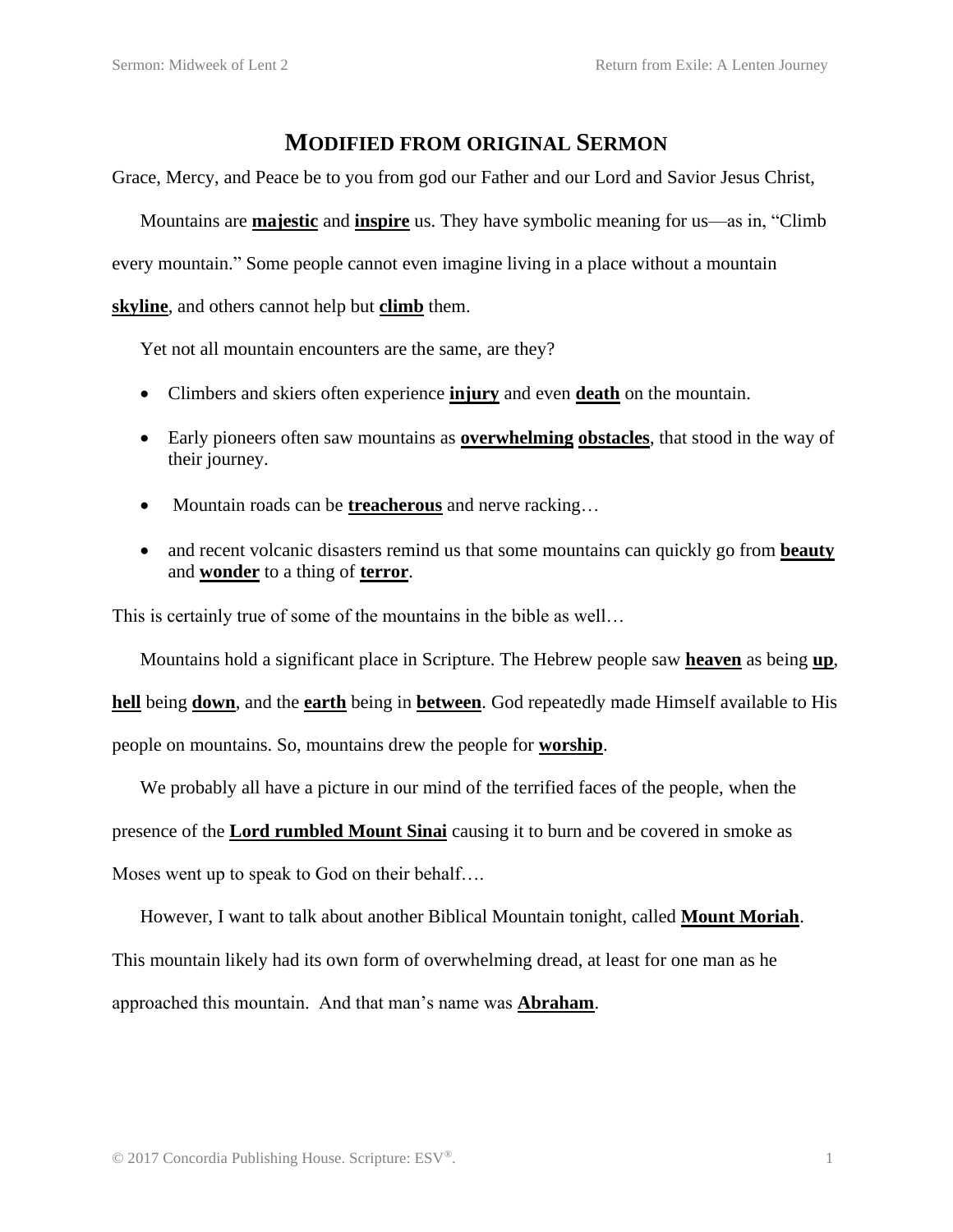Not long before Abrahams journey to this mountain, the Lord had come to Abraham and instructed him to take his son, his only son, to Mount Moriah and offer him up, to sacrifice this child… this one thing he held most dear…. on an altar on Mount Moriah. For most this would have been an impossible request… Yet…. Abraham was faithful. Abraham trusted. He loaded the donkey with wood, and headed for the region of Moriah.

Can you imagine what a journey that must have been! Abraham knowing what lay ahead, and Isaac completely clueless…and in essence already as good as dead. What do you talk about? How do you act? When you know that the death of your child—at your own hands—lies in your path, how do you say the things that need to be said without giving away the intent of your journey? Quite the journey—a journey with the promise of death as your companion the entire way. Then, after **three days**, Abraham lifted up his eyes and there it was—the mountain—Mount Moriah. The time had come.

**Sin requires sacrifice. Blood must be shed to pay the price**. Payment must be made to satisfy the debt. Sin has exiled man from God, and the **only way to return from this exile** is to **pay the price demanded**, and the price is blood. So, to satisfy the payment demanded, Abraham prepares to offer up his only son.

**Isaac bears the wood** upon which he will be sacrificed up the mount, and he wonders and asks, "Where is the lamb for sacrifice?" He knows there must be blood shed to atone for sin. He knows the ritual. He knows, and he wants to know where the sacrifice is. Abraham's heart must have been ripped from his chest at the question. How do you answer? What do you say? Abraham responds in faith, even as the tears are pushing at his eyes. "**God will provide for Himself the lamb for a burnt offering, my son**" (v. 8).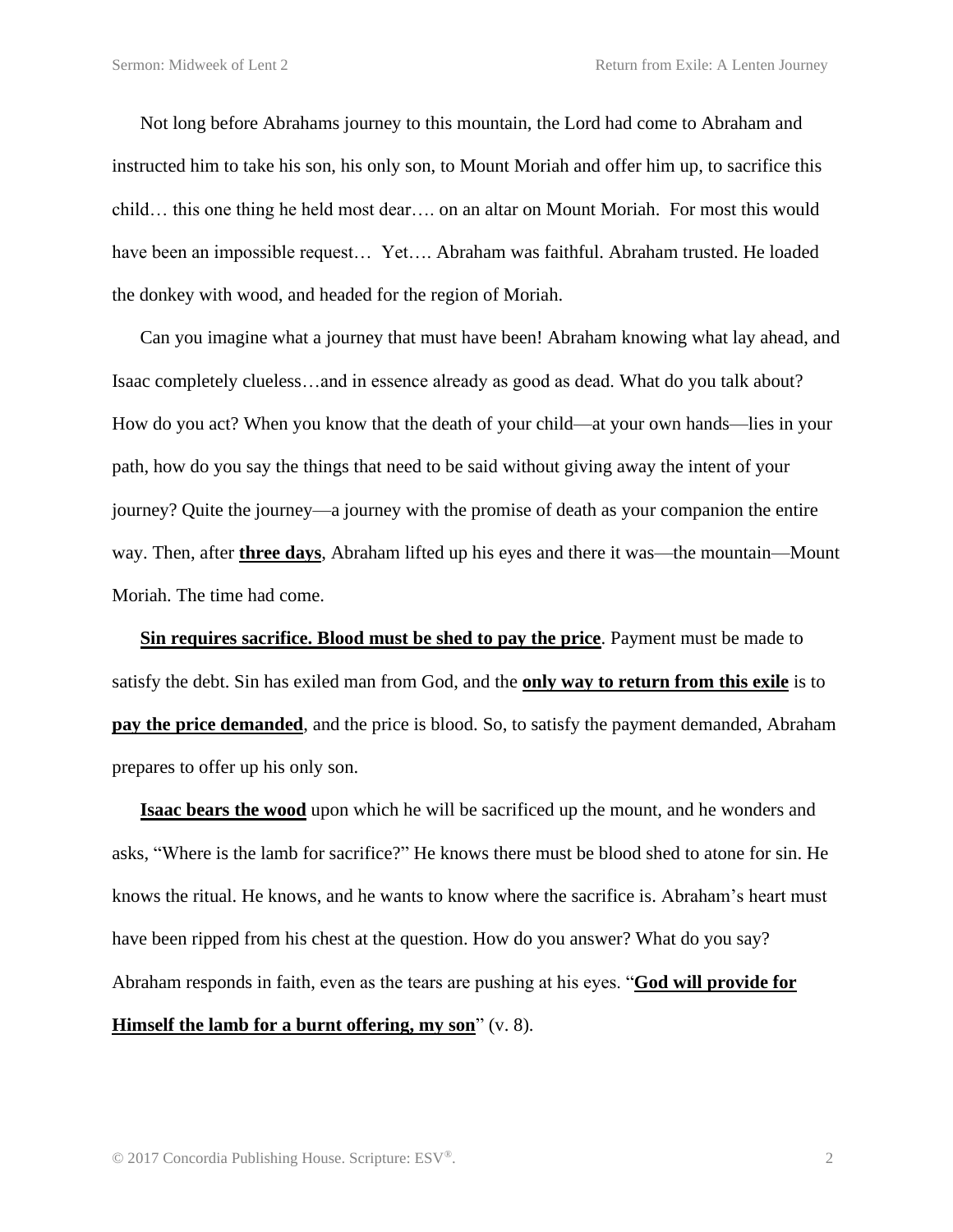Abraham has faith. Abraham trusts. Abraham knows the Lord will provide the lamb for sacrifice, but is the lamb Isaac? This he does not know, and it is this that makes his feet drag and his spirits sag. Is the sacrifice Isaac? Yet, Abraham builds the altar and arranges the wood and places his only son upon the wood; he raises the knife . . . and the Lord stays his hand! The Lord provides a sacrifice, a ram caught in the thicket. And thus it is said, "On the mount of the LORD it shall be provided" (v. 14).

So powerful is this account, so intense is the drama, so shocking the faith, so amazing the rescue that tradition has it that the Hebrew people later build the temple on this very hill… This very hill, this mountain will be where God dwells with His people. This mountain is **Mount Zion**! Consider this: The Hebrew people revere this account of Abraham and Isaac so highly that it has its own title and place in their faith. They call it the *Aqedah,* which is the Hebrew word for "binding." Isaac is the only "bound," tied-down sacrifice in the Old Testament. All other sacrifices are first killed and then placed upon the altar as their blood is poured and sprinkled. In the rest of the Bible, there is only one more bound and living sacrifice.

"On the mount of the Lord it shall be provided" (v. 14). On this mountain, the sacrifice of the **only-begotten Son** of God will be provided. He, too, is a **bound sacrifice** for He is nailed to the tree to suffer and die. **Sin, our sin, has exiled us from God**. **Blood is required for payment**, and on the mountain the Lord provides. This sacrifice takes place on another mountain, **Mount Calvary**. Here, Jesus **carries the wood** for His sacrifice, a tree, a cross. And from that tree on that mountain, the blood of the Lamb of God who takes away the sin of the world is brought to Mount Zion. Jesus Christ brings His own blood onto Mount Zion, into the temple, through the curtain, and into the Most Holy Place. The temple curtain is ripped in two, and the blood of the Lamb is poured out on the Mercy Seat. The Lord provides the final sacrifice for the sins of the world.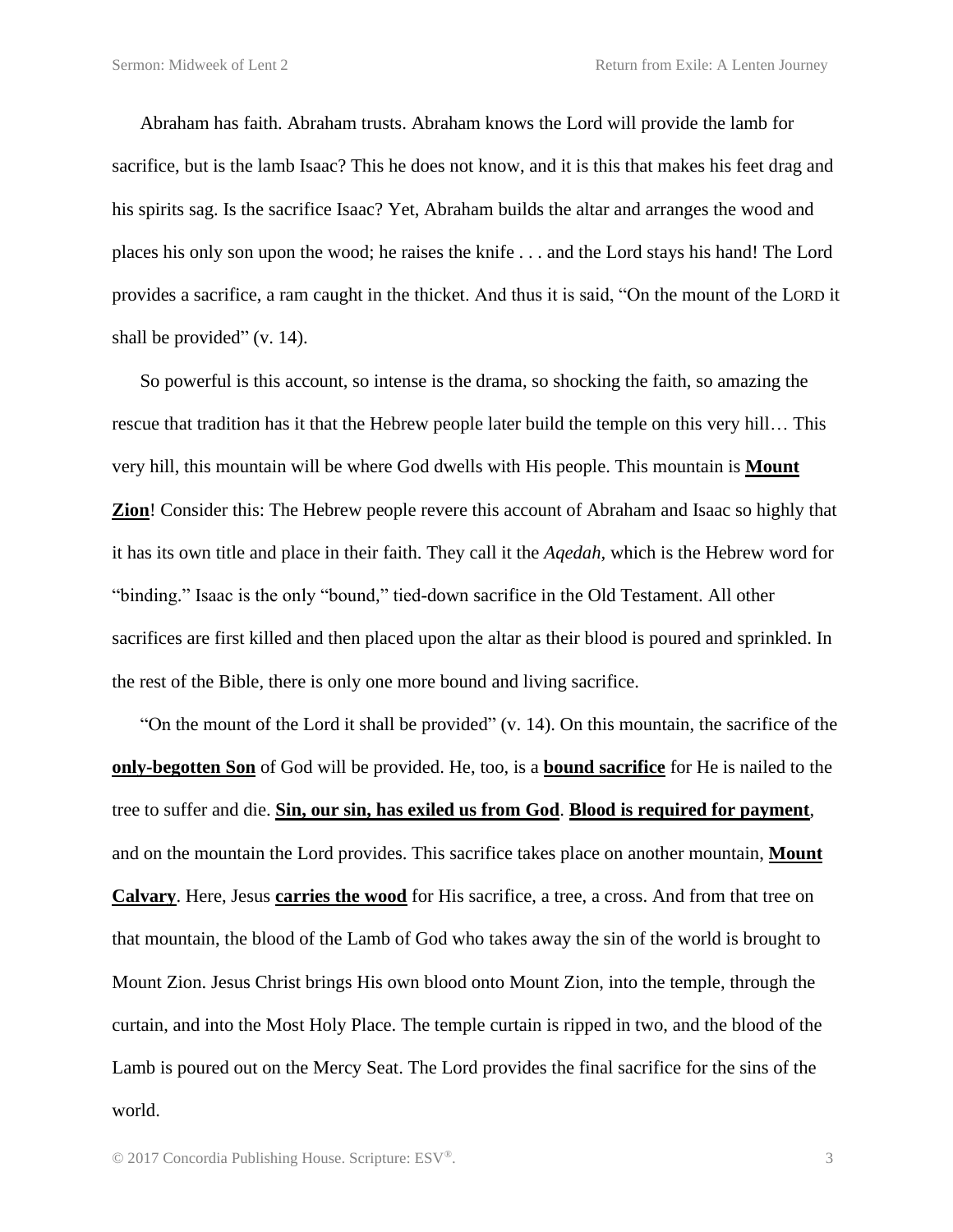Abraham makes a three-day journey to Mount Moriah prior to the sacrifice of his son; but Jesus' three-day journey follows His sacrifice. For three days, He lies in the tomb. For three days, the grave holds Him. But on that third day, Jesus is lifted up to new life, a glorious resurrection. "For God so loved the world, that He gave His only Son, that whoever believes in Him shall not perish but have eternal life" (John 3:16). God provided His Son, His only Son, as the sacrifice required for sin, and all who believe in Him shall not perish. For God provides everlasting life, on this mountain.

Mount Moriah to Mount Zion—a return from exile. We who have been exiled from the presence of God by our sin have been returned to His presence, restored to His face, reunited on this mountain. On this mountain, God provides His only Son, and He provides the bloody payment for sin. On this mountain, as the curtain is ripped in two, the gates of heaven are thrown open to those who believe and call upon His name. On this mountain, the Lord provides. In Jesus' name. Amen.